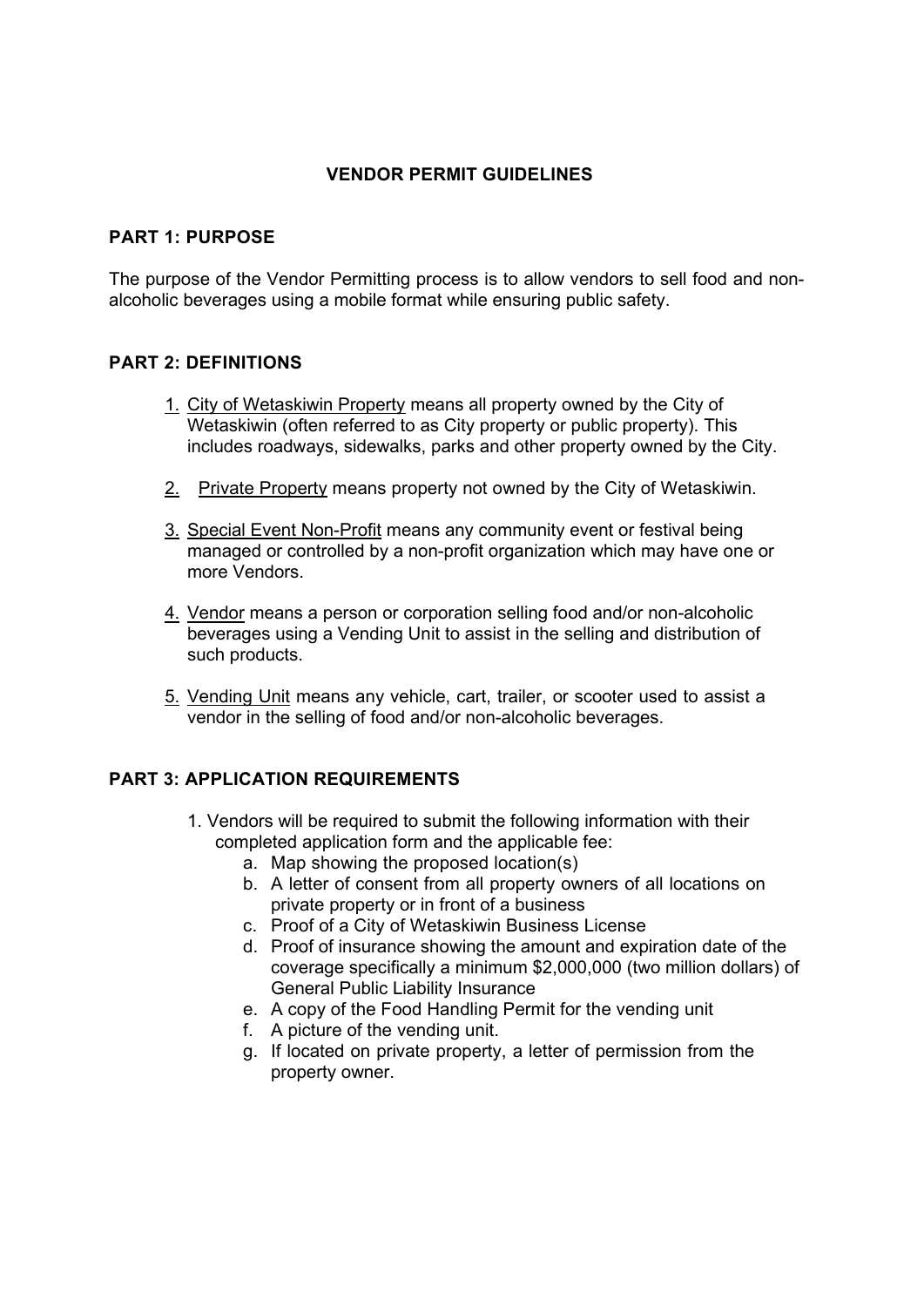## h. **Each vending unit requires a vending permit and therefore vendors operating more than one vending unit will be required to pay fees for a Vending Permit for each unit.**

## **PART 4: FEES**

- 1. Annual Vendor Fee \$100.00
- 2. Special Event Non-Profit Fee \$0.00

### **PART 5: GENERAL REGULATIONS**

#### **1. Vending Location(s)**

- 1. The primary consideration when reviewing these Vendor Permit applications is public safety. Vendors have the option of receiving up to 5 (five) locations per Vending Permit. Other important items that will be considered are:
	- a. The number of vendors previously approved near a location is also considered.
	- b. The proximity of the requested location is to other businesses that sell similar products. Approval will not be granted for sites within 20 meters of a business that sells a similar product or unless permission is received from that business.
	- c. Vendors must ensure vehicle and pedestrian safety is not affected by the location of the Vendor Unit.

#### **2. Approval Process**

- 1. First Come, First Serve Approval
- 2. If multiple vendors wish to vend at the same location, the first vendor to submit an application will receive priority in the approval process. Vendors who already have a permit for a location have the option of renewing the permit before it expires. Upon expiration of the permit, anyone is able to apply and receive a Vending Permit for the location upon approval from the Development Officer.

#### **3. Location Requests**

1. When an application for a Vending Permit is reviewed, several factors are taken into consideration before a location is approved or denied, including: a. Number of Vendors: In most areas, only one vendor is allowed per block-side. In some circumstances more may be allowed. In parks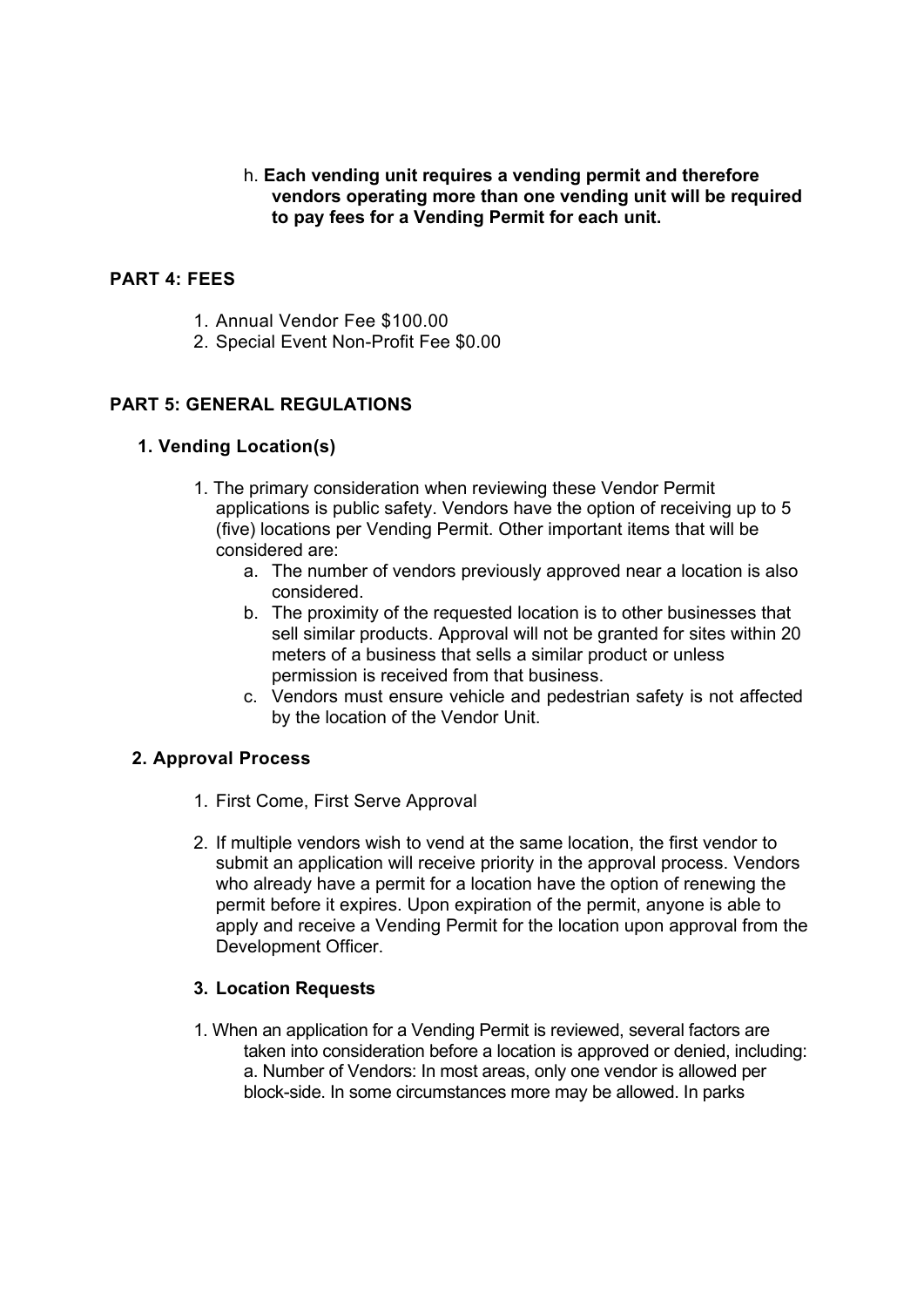and other areas the number of vendors near the location is also considered.

- b. Proximity and Product or Service: The proximity the requested location is to other businesses is taken into consideration in the approval process. A location *will not* be approved if it is closer than 20 meters to a business that sells a similar product or unless permission is received from the business.
- c. Operating on private property require a letter of permission from the property owner.

# **4. Site Cleanliness**

- 1. All vendors are required to maintain a clean and neat vending area. This includes taking measures to ensure no stains, garbage, or other unwanted pollutants negatively affect the area.
- 2. In all circumstances, vendors are required to provide garbage *and*  recycling receptacles for customers. Other steps *may* include:
	- a. Placing mats underneath vending units to protect the area from grease, paint and other pollutants;
	- b. Securing any wrappers or items that may blow away;
	- c. Cleaning the ground and surfaces surrounding the vending unit before leaving the area so no grease, debris or other unwanted pollutants are left behind.

# **5. Obstruction Restrictions**

- 1. All permitted vending locations are subject to the following restrictions:
	- a. The vending operation must not create any visual or physical obstruction that compromises the safety of pedestrians or limit access to objects and areas including traffic lights, doorways, fire hydrants, driveways, loading zones, emergency access routes, roadways, roadway shoulders.
	- b. The vending operation must allow clearance on all sides of the vending unit such that pedestrians are able to easily and safely pass by without congestion.
	- c. Tents and canopies are not permitted to be used in the vending operation except where permission has been obtained from the City of Wetaskiwin.

#### **6. Tables And Chairs**

1. Vendors are not authorized to provide tables or chairs at a vending location. Unless part of a special event.